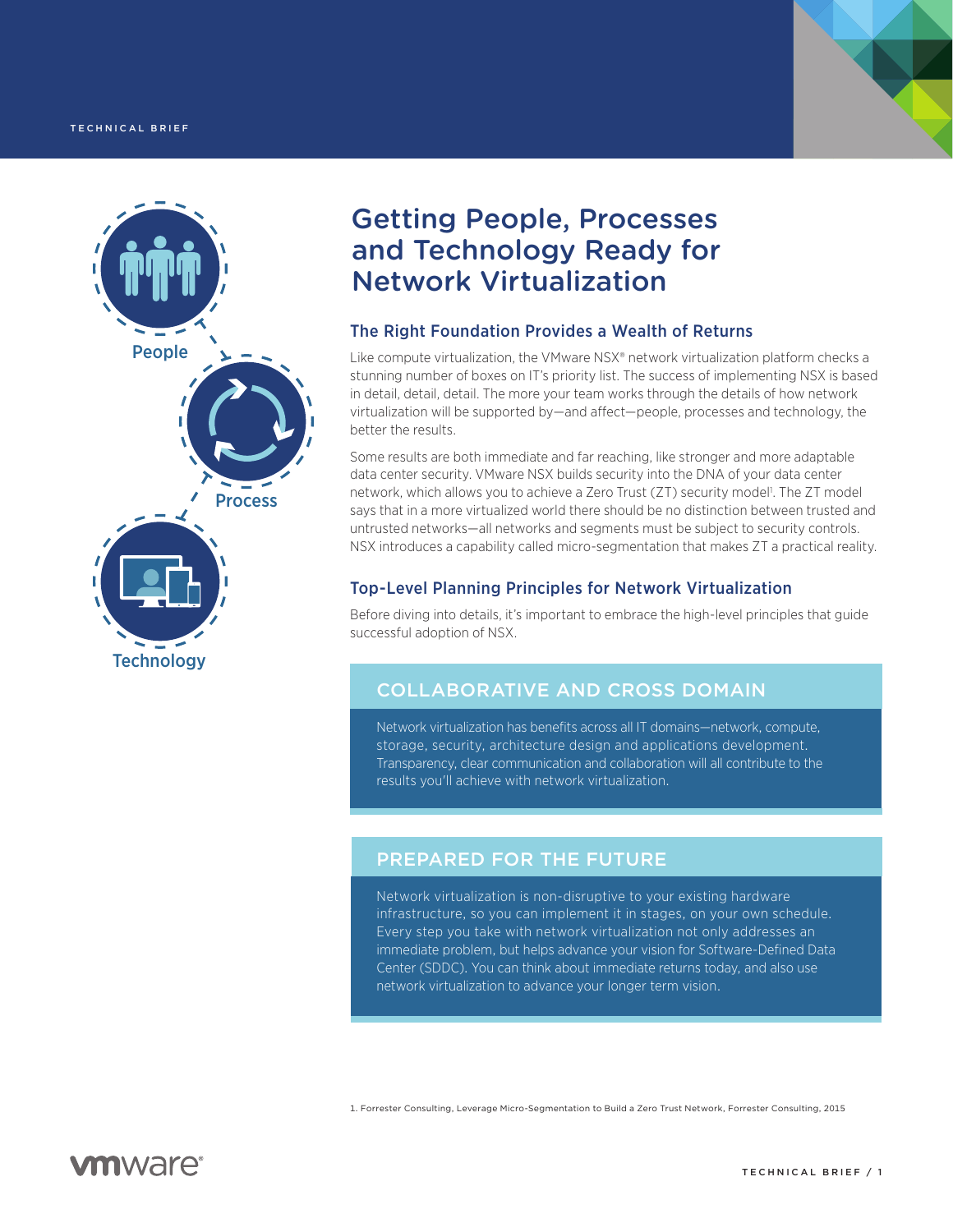

### Involving People and Aligning Processes and Technology

#### People

Without doubt, network virtualization with NSX will create more value for stakeholders than they ever imagined. As you share information about the capabilities of network virtualization, you'll cultivate champions in every domain and at every level. Here are three examples of how to get people invested in your network virtualization journey:

- Create a blended cloud team: The move to network virtualization is the perfect opportunity to create a more blended cloud team of cross–domain, crossdisciplinary skills. The team can work together to come up with common goals and operating principles that will make planning around network virtualization and hybrid cloud smoother.
- Share the vision of network virtualization as an important milestone in the evolution of the software-defined data center: Everyone has a stake in successfully transitioning to an SDDC. Network virtualization is a critical component of the SDDC model. Each domain will be interested in participating in these SDDC-related discussions, and your planning will be more on target with their involvement.
- Communicate the professional challenges and opportunities: Developing expertise in network virtualization will certainly require training for already busy network engineers, administrators and technicians. But they will be acquiring new software skills that keep them at the leading edge of network virtualization, security and SDDC. This will be an important message to communicate throughout the planning process.

#### NETWORK VIRTUALIZATION CERTIFICATION

**vm**ware<sup>®</sup> **CERTIFIED** PROFESSIONAL 6**NETWORK VIRTUALIZATION**

Validate your network virtualization skills and be among the first professionals certified in this new field. Plus, if you hold a Cisco® certification already you are eligible to "fast track" your certification process.

To learn more, visit:<http://www.vmware.com/go/NSXtraining>

#### **Processes**

Network virtualization provides the opportunity to standardize and automate to a degree that has never been feasible in a hardware-based networking model. You'll eliminate errors, improve tracking for compliance, and free up valuable engineering resources for new high-profile projects. Here are three examples of areas to focus on for process planning:

- Determine your priorities for automating and standardizing: Without question, you'll have a long list of tasks that can benefit from standardization and automation. Establishing priorities (which may involve some of your stakeholders from other domains) will help ensure that you target projects that will benefit most from standardization and automation. Early wins are always good for gaining new champions.
- Assess the vulnerabilities of your current security processes and policies: With NSX, security policies are enforced by firewall controls integrated into NSX hypervisors. Policies can be changed quickly and even move automatically with workloads. Work closely with stakeholders to identify known or suspected vulnerabilities and high-risk workloads as a starting point.
- Consider how virtualization can transform network management: Managing the network (including monitoring, troubleshooting and remediation) is one of the most important responsibilities of your networking team. Related daily operational tasks include change, release and capacity management. As you review your procedures for each of these processes, you'll be able to set goals for simplifying and strengthening all of these areas.